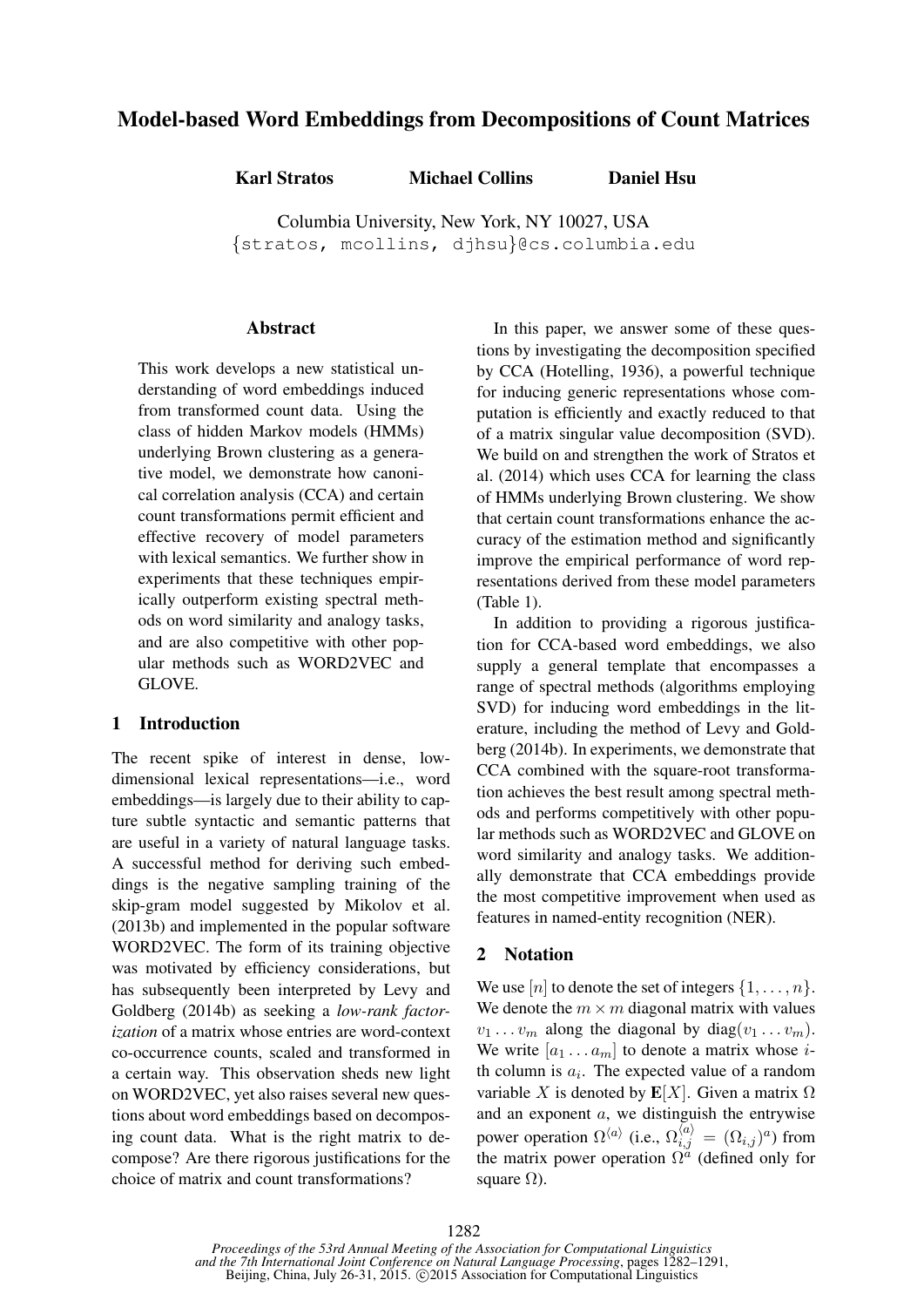#### 3 Background in CCA

In this section, we review the variational characterization of CCA. This provides a flexible framework for a wide variety of tasks. CCA seeks to maximize a statistical quantity known as the Pearson correlation coefficient between random variables  $L, R \in \mathbb{R}$ :

$$
Cor(L, R) := \frac{\mathbf{E}[LR] - \mathbf{E}[L]\mathbf{E}[R]}{\sqrt{\mathbf{E}[L^2] - \mathbf{E}[L]^2}\sqrt{\mathbf{E}[R^2] - \mathbf{E}[R]^2}}
$$

This is a value in  $[-1, 1]$  indicating the degree of linear dependence between L and R.

## 3.1 CCA objective

Let  $X \in \mathbb{R}^n$  and  $Y \in \mathbb{R}^{n'}$  be two random vectors. Without loss of generality, we will assume that  $X$ and Y have zero mean.<sup>1</sup> Let  $m \leq \min(n, n')$ . CCA can be cast as finding a set of projection vectors (called canonical directions)  $a_1 \dots a_m \in \mathbb{R}^n$ and  $b_1 \tldots b_m \in \mathbb{R}^{n'}$  such that for  $i = 1 \ldots m$ :

$$
(a_i, b_i) = \underset{a \in \mathbb{R}^n, b \in \mathbb{R}^{n'}}{\arg \max} \quad \text{Cor}(a^\top X, b^\top Y) \quad (1)
$$

$$
\text{Cor}(a^\top X, a_j^\top X) = 0 \quad \forall j < i
$$

$$
\text{Cor}(b^\top Y, b_j^\top Y) = 0 \quad \forall j < i
$$

That is, at each  $i$  we simultaneously optimize vectors  $a, b$  so that the projected random variables  $a^{\top}X, b^{\top}Y \in \mathbb{R}$  are maximally correlated, subject to the constraint that the projections are uncorrelated to all previous projections.

Let  $A := [a_1 \dots a_m]$  and  $B := [b_1 \dots b_m]$ . Then we can think of the joint projections

$$
\underline{X} = A^{\top} X \qquad \underline{Y} = B^{\top} Y \qquad (2)
$$

as new m-dimensional representations of the original variables that are transformed to be as correlated as possible with each other. Furthermore, often  $m \ll \min(n, n')$ , leading to a dramatic reduction in dimensionality.

#### 3.2 Exact solution via SVD

Eq. (1) is non-convex due to the terms  $\alpha$  and  $\delta$  that interact with each other, so it cannot be solved exactly using a standard optimization technique. However, a method based on SVD provides an efficient and exact solution. See Hardoon et al. (2004) for a detailed discussion.

Lemma 3.1 (Hotelling (1936)). *Assume* X *and* Y *have zero mean. The solution* (A, B) *to (1) is given by*  $A = E[XX^\top]^{-1/2}U$  *and*  $B =$  $E[YY^\top]^{-1/2}V$  where the i-th column of  $U~\in$  $\mathbb{R}^{n \times m}$  ( $V \in \mathbb{R}^{n' \times m}$ ) is the left (right) singular *vector of*

$$
\Omega := E[XX^\top]^{-1/2} E[XY^\top] E[YY^\top]^{-1/2} \quad (3)
$$

*corresponding to the i-th largest singular value*  $\sigma_i$ . *Furthermore,*  $\sigma_i = \text{Cor}(a_i^\top X, b_i^\top Y)$ *.* 

## 3.3 Using CCA for word representations

As presented in Section 3.1, CCA is a general framework that operates on a pair of random variables. Adapting CCA specifically to inducing word representations results in a simple recipe for calculating (3).

A natural approach is to set  $X$  to represent a word and Y to represent the relevant "context" information about a word. We can use CCA to project  $X$  and  $Y$  to a low-dimensional space in which they are maximally correlated: see Eq. (2). The projected  $X$  can be considered as a new word representation.

Denote the set of distinct word types by  $[n]$ . We set  $X, Y \in \mathbb{R}^n$  to be one-hot encodings of words and their associated context words. We define a context word to be a word occurring within  $\rho$  positions to the left and right (excluding the current word). For example, with  $\rho = 1$ , the following snippet of text where the current word is "souls":

```
Whatever our souls are made of
```
will generate two samples of  $X \times Y$ : a pair of indicator vectors for "souls" and "our", and a pair of indicator vectors for "souls" and "are".

CCA requires performing SVD on the following matrix  $\Omega \in \mathbb{R}^{n \times n}$ :

$$
\Omega = (\mathbf{E}[XX^{\top}] - \mathbf{E}[X]\mathbf{E}[X]^{\top})^{-1/2}
$$

$$
(\mathbf{E}[XY^{\top}] - \mathbf{E}[X]\mathbf{E}[Y]^{\top})
$$

$$
(\mathbf{E}[YY^{\top}] - \mathbf{E}[Y]\mathbf{E}[Y]^{\top})^{-1/2}
$$

At a quick glance, this expression looks daunting: we need to perform matrix inversion and multiplication on potentially large dense matrices. However,  $\Omega$  is easily computable with the following observations:

Observation 1. We can ignore the centering operation when the sample size is large (Dhillon et al.,

<sup>&</sup>lt;sup>1</sup>This can be always achieved through data preprocessing ("centering").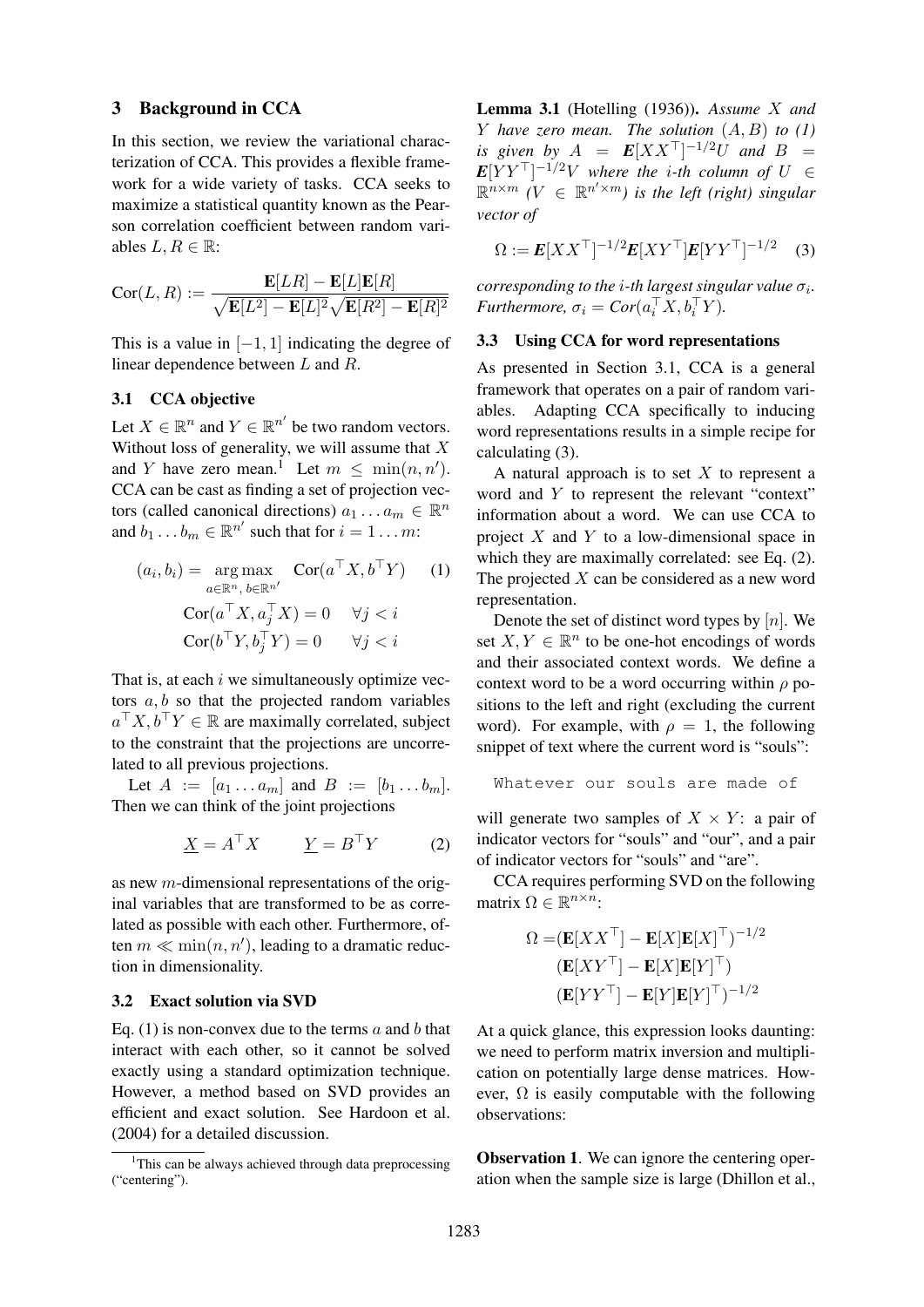2011). To see why, let  $\{(x^{(i)}, y^{(i)})\}_{i=1}^N$  be N samples of  $X$  and  $Y$ . Consider the sample estimate of the term  $\mathbf{E}[XY^{\top}] - \mathbf{E}[X]\mathbf{E}[Y]^{\top}$ :

$$
\frac{1}{N} \sum_{i=1}^{N} x^{(i)} (y^{(i)})^{\top} - \frac{1}{N^2} \left( \sum_{i=1}^{N} x^{(i)} \right) \left( \sum_{i=1}^{N} y^{(i)} \right)^{\top}
$$

The first term dominates the expression when  $N$  is large. This is indeed the setting in this task where the number of samples (word-context pairs in a corpus) easily tends to billions.

**Observation 2.** The (uncentered) covariance matrices  $\mathbf{E}[XX^\top]$  and  $\mathbf{E}[YY^\top]$  are diagonal. This follows from our definition of the word and context variables as one-hot encodings since  $\mathbf{E}[X_w X_{w'}] = 0$  for  $w \neq w'$  and  $\mathbf{E}[Y_c Y_{c'}] = 0$  for  $c \neq c'.$ 

With these observations and the binary definition of  $(X, Y)$ , each entry in  $\Omega$  now has a simple closed-form solution:

$$
\Omega_{w,c} = \frac{P(X_w = 1, Y_c = 1)}{\sqrt{P(X_w = 1)P(Y_c = 1)}}\tag{4}
$$

which can be readily estimated from a corpus.

## 4 Using CCA for parameter estimation

In a less well-known interpretation of Eq. (4), CCA is seen as a parameter estimation algorithm for a language model (Stratos et al., 2014). This model is a restricted class of HMMs introduced by Brown et al. (1992), henceforth called the Brown model. In this section, we extend the result of Stratos et al. (2014) and show that its correctness is preserved under certain element-wise data transformations.

#### 4.1 Clustering under a Brown model

A Brown model is a 5-tuple  $(n, m, \pi, t, o)$  for  $n, m \in \mathbb{N}$  and functions  $\pi, t, o$  where

- $[n]$  is a set of word types.
- $[m]$  is a set of hidden states.
- $\pi(h)$  is the probability of generating  $h \in [m]$ in the first position of a sequence.
- $t(h'|h)$  is the probability of generating  $h' \in$ [m] given  $h \in [m]$ .

•  $o(w|h)$  is the probability of generating  $w \in$ [n] given  $h \in [m]$ .

Importantly, the model makes the following additional assumption:

Assumption 4.1 (Brown assumption). *For each word type*  $w \in [n]$ *, there is a unique hidden state*  $\mathcal{H}(w) \in [m]$  *such that*  $o(w|\mathcal{H}(w)) > 0$  *and*  $o(w|h) = 0$  *for all*  $h \neq H(w)$ *.* 

In other words, this model is an HMM in which observation states are partitioned by hidden states. Thus a sequence of N words  $w_1 \dots w_N \in [n]^N$ has probability  $\pi(\mathcal{H}(w_1)) \times \prod_{i=1}^N o(w_i | \mathcal{H}(w_i)) \times$  $\prod_{i=1}^{N-1} t(\mathcal{H}(w_{i+1})|\mathcal{H}(w_i)).$ 

An equivalent definition of a Brown model is given by organizing the parameters in matrix form. Under this definition, a Brown model has parameters  $(\pi, T, O)$  where  $\pi \in \mathbb{R}^m$  is a vector and  $T \in \mathbb{R}^{m \times m}, O \in \mathbb{R}^{n \times m}$  are matrices whose entries are set to:

$$
\pi_h = \pi(h) \qquad h \in [m]
$$
  
\n
$$
T_{h',h} = t(h'|h) \qquad h, h' \in [m]
$$
  
\n
$$
O_{w,h} = o(w|h) \qquad h \in [m], w \in [n]
$$

Our main interest is in obtaining some representations of word types that allow us to identify their associated hidden states under the model. For this purpose, representing a word by the corresponding row of  $O$  is sufficient. To see this, note that each row of O must have a single nonzero entry by Assumption 4.1. Let  $v(w) \in \mathbb{R}^m$  be the wth row of O normalized to have unit 2-norm: then  $v(w) = v(w')$  iff  $\mathcal{H}(w) = \mathcal{H}(w')$ . See Figure 1(a) for illustration.

A crucial aspect of this representational scheme is that its correctness is *invariant* to scaling and rotation. In particular, clustering the normalized rows of diag(s) $O^{\langle a \rangle}$ diag(s<sub>2</sub>) $Q^{\top}$  where  $O^{\langle a \rangle}$  is any element-wise power of O with any  $a \neq 0$ ,  $Q \in \mathbb{R}^{m \times m}$  is any orthogonal transformation, and  $s_1 \in \mathbb{R}^n$  and  $s_2 \in \mathbb{R}^m$  are any positive vectors yields the correct clusters under the model. See Figure 1(b) for illustration.

### 4.2 Spectral estimation

Thus we would like to estimate  $O$  and use its rows for representing word types. But the likelihood function under the Brown model is non-convex, making an MLE estimation of the model parameters difficult. However, the hard-clustering assumption (Assumption 4.1) allows for a simple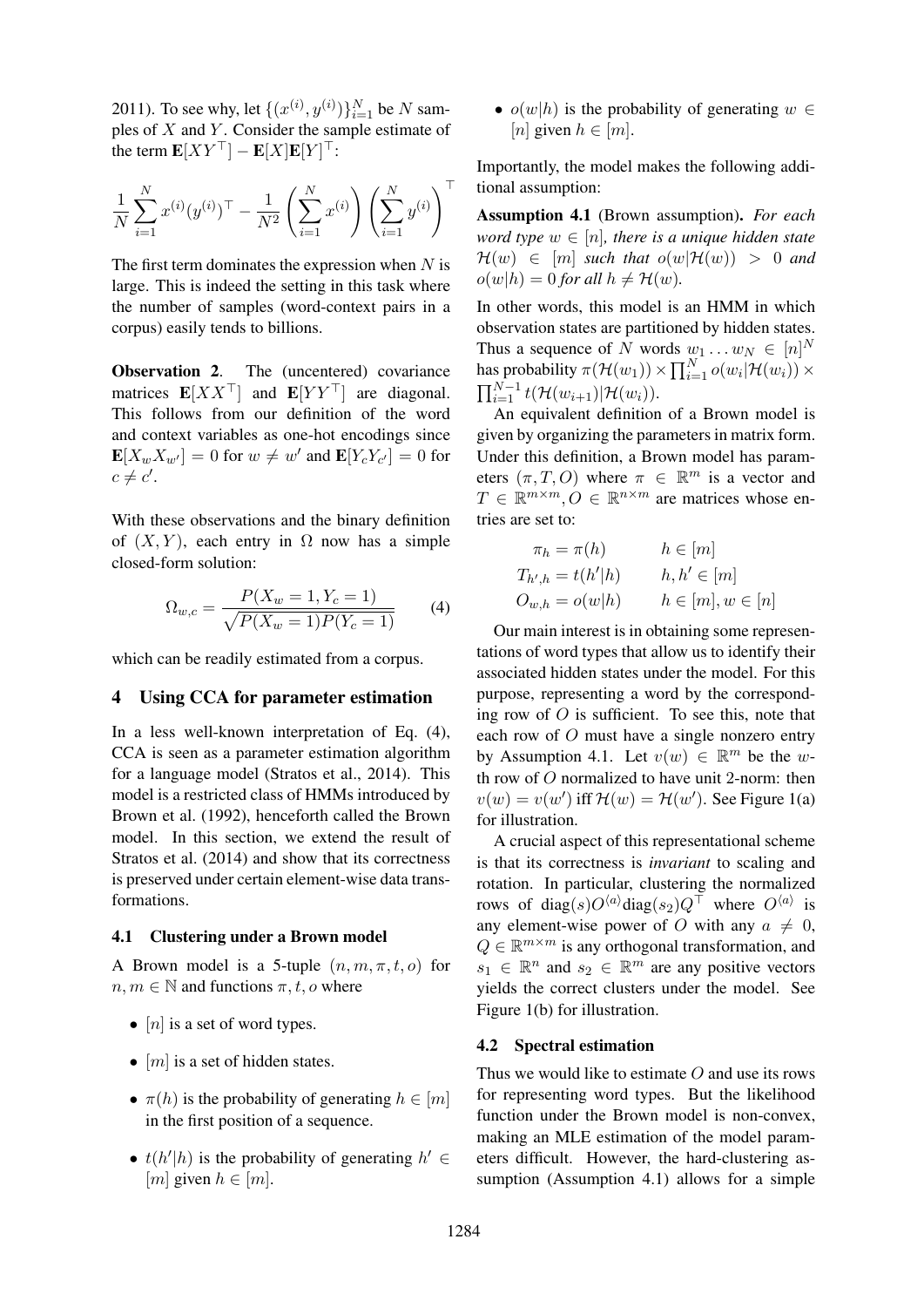

Figure 1: Visualization of the representational scheme under a Brown model with 2 hidden states. (a) Normalizing the original rows of O. (b) Normalizing the scaled and rotated rows of O.

spectral method for consistent parameter estimation of O.

To state the theorem, we define an additional quantity. Let  $\rho$  be the number of left/right context words to consider in CCA. Let  $(H_1, \ldots, H_N) \in$  $[m]^{N}$  be a random sequence of hidden states drawn from the Brown model where  $N > 2\rho + 1$ . Independently, pick a position  $I \in [\rho + 1, N - \rho]$ uniformly at random. Define  $\tilde{\pi} \in \mathbb{R}^m$  where  $\tilde{\pi}_h := P(H_I = h)$  for each  $h \in [m]$ .

**Theorem 4.1.** *Assume*  $\tilde{\pi} > 0$  *and rank*(*O*) = *rank*(T) = m*. Assume that a Brown model* (π, T, O) *generates a sequence of words. Let*  $X, Y \in \mathbb{R}^n$  be one-hot encodings of words and *their associated context words. Let*  $U \in \mathbb{R}^{n \times m}$ *be the matrix of*  $m$  *left singular vectors of*  $\Omega^{\langle a \rangle} \in$ R n×n *corresponding to nonzero singular values where*  $\Omega$  *is defined in Eq.* (4) and  $a \neq 0$ *:* 

$$
\Omega_{w,c}^{\langle a \rangle} = \frac{P(X_w = 1, Y_c = 1)^a}{\sqrt{P(X_w = 1)^a P(Y_c = 1)^a}}
$$

*Then there exists an orthogonal matrix* Q ∈  $\mathbb{R}^{m \times m}$  and a positive  $s \in \mathbb{R}^m$  such that  $U =$  $O^{\langle a/2\rangle}$ *diag*(s) $Q^{\top}$ .

This theorem states that the CCA projection of words in Section 3.3 is the rows of  $O$  up to scaling and rotation even if we raise each element of  $\Omega$  in Eq. (4) to an arbitrary (nonzero) power. The proof is a variant of the proof in Stratos et al. (2014) and is given in Appendix A.

### 4.3 Choice of data transformation

Given a corpus, the sample estimate of  $\Omega^{\langle a \rangle}$  is given by:

$$
\hat{\Omega}_{w,c}^{\langle a \rangle} = \frac{\#(w,c)^a}{\sqrt{\#(w)^a \#(c)^a}} \tag{5}
$$

where  $\#(w, c)$  denotes the co-occurrence count of word w and context c in the corpus,  $\#(w) :=$ 

 $\sum_{c} \#(w, c)$ , and  $\#(c) := \sum_{w} \#(w, c)$ . What choice of a is beneficial and why? We use  $a = 1/2$ for the following reason: it stabilizes the variance of the term and thereby gives a more statistically stable solution.

#### 4.3.1 Variance stabilization for word counts

The square-root transformation is a *variancestabilizing transformation* for Poisson random variables (Bartlett, 1936; Anscombe, 1948). In particular, the square-root of a Poisson variable has variance close to 1/4, independent of its mean.

Lemma 4.1 (Bartlett (1936)). *Let* X *be a random variable with distribution Poisson* $(n \times p)$  *for any*  $p \in (0,1)$  *and positive integer n. Define*  $Y :=$  $\sqrt{X}$ *. Then the variance of* Y *approaches* 1/4 *as*  $n \to \infty$ .

This transformation is relevant for word counts because they can be naturally modeled as Poisson variables. Indeed, if word counts in a corpus of length  $N$  are drawn from a multinomial distribution over  $[n]$  with N observations, then these counts have the same distribution as  $n$  independent Poisson variables (whose rate parameters are related to the multinomial probabilities), conditioned on their sum equaling  $N$  (Steel, 1953). Empirically, the peaky concentration of a Poisson distribution is well-suited for modeling word occurrences.

### 4.3.2 Variance-weighted squared-error minimization

At the heart of CCA is computing the SVD of the  $\Omega^{\langle a \rangle}$  matrix: this can be interpreted as solving the following (non-convex) squared-error minimization problem:

$$
\min_{u_w, v_c \in \mathbb{R}^m} \sum_{w,c} \left( \Omega_{w,c}^{\langle a \rangle} - u_w^\top v_c \right)^2
$$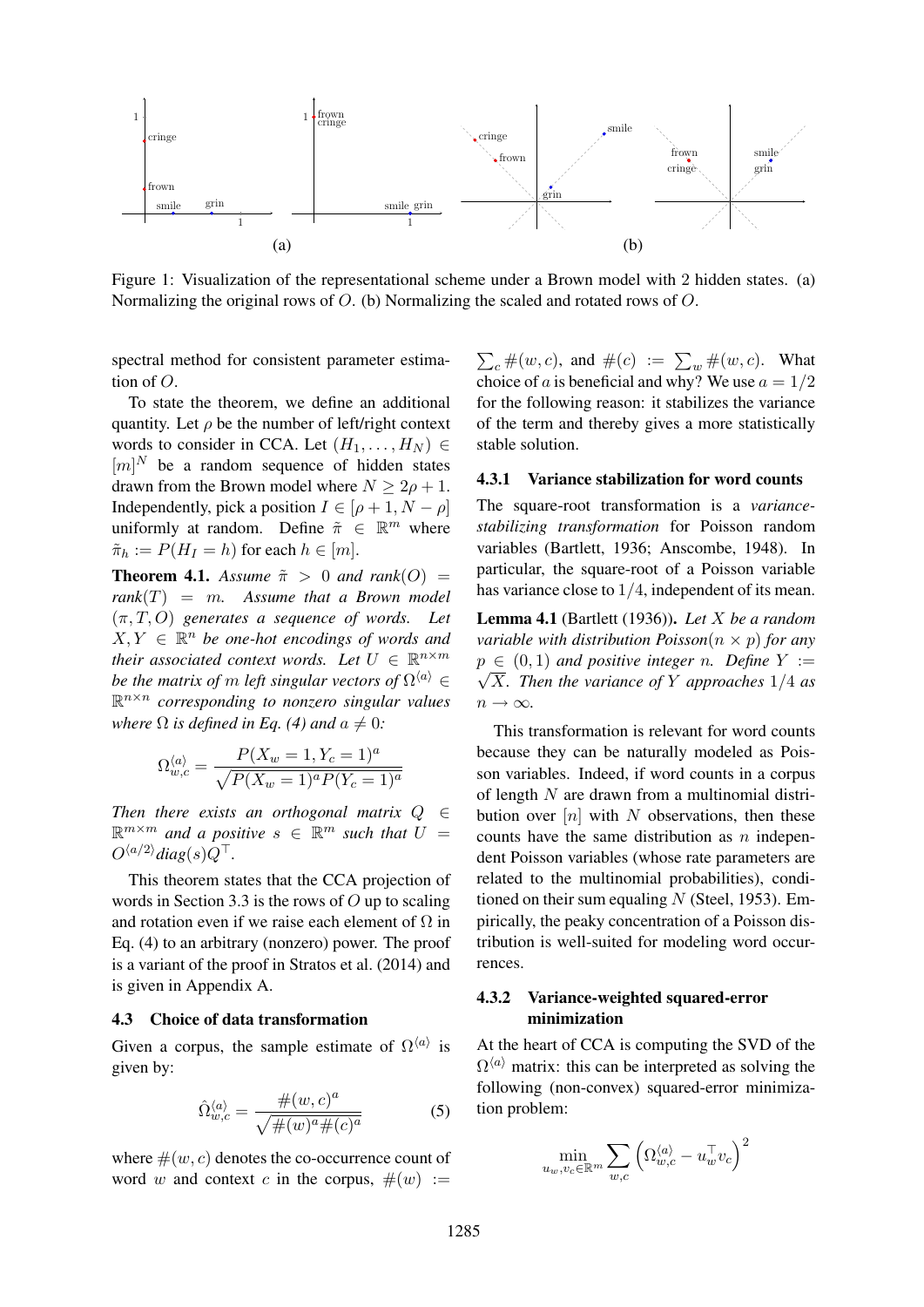But we note that minimizing *unweighted* squarederror objectives is generally suboptimal when the target values are heteroscedastic. For instance, in linear regression, it is well-known that a *weighted least squares* estimator dominates ordinary least squares in terms of statistical efficiency (Aitken, 1936; Lehmann and Casella, 1998). For our setting, the analogous weighted least squares optimization is:

$$
\min_{u_w, v_c \in \mathbb{R}^m} \sum_{w,c} \frac{1}{\text{Var}\left(\Omega_{w,c}^{\langle a \rangle}\right)} \left(\Omega_{w,c}^{\langle a \rangle} - u_w^\top v_c\right)^2 \tag{6}
$$

where  $\text{Var}(X) := \mathbf{E}[X^2] - \mathbf{E}[X]^2$ . This optimization is, unfortunately, generally intractable (Srebro et al., 2003). The square-root transformation, nevertheless, obviates the variance-based weighting since the target values have approximately the same variance of 1/4.

#### 5 A template for spectral methods

Figure 2 gives a generic template that encompasses a range of spectral methods for deriving word embeddings. All of them operate on cooccurrence counts  $\#(w, c)$  and share the low-rank SVD step, but they can differ in the data transformation method  $(t)$  and the definition of the matrix of scaled counts for SVD (s).

We introduce two additional parameters  $\alpha, \beta \leq$ 1 to account for the following details. Mikolov et al. (2013b) proposed smoothing the empirical context distribution as  $\hat{p}_{\alpha}(c) := \#(c)^{\alpha} / \sum_{c} \#(c)^{\alpha}$ and found  $\alpha = 0.75$  to work well in practice. We also found that setting  $\alpha = 0.75$  gave a small but consistent improvement over setting  $\alpha = 1$ . Note that the choice of  $\alpha$  only affects methods that make use of the context distribution ( $s \in \{ppmi, cca\}$ ).

The parameter  $\beta$  controls the role of singular values in word embeddings. This is always 0 for CCA as it does not require singular values. But for other methods, one can consider setting  $\beta > 0$  since the best-fit subspace for the rows of  $\Omega$  is given by  $U\Sigma$ . For example, Deerwester et al. (1990) use  $\beta = 1$  and Levy and Goldberg (2014b) use  $\beta = 0.5$ . However, it has been found by many (including ourselves) that setting  $\beta = 1$ yields substantially worse representations than setting  $\beta \in \{0, 0.5\}$  (Levy et al., 2015).

Different combinations of these aspects reproduce various spectral embeddings explored in the literature. We enumerate some meaningful combinations:

#### SPECTRAL-TEMPLATE

**Input:** word-context co-occurrence counts  $\#(w, c)$ , dimension  $m$ , transformation method  $t$ , scaling method  $s$ , context smoothing exponent  $\alpha \leq 1$ , singular value exponent  $\beta \leq 1$ **Output:** vector  $v(w) \in \mathbb{R}^m$  for each word  $w \in [n]$ <br>**Definitions:**  $\#(w) := \sum_c \#(w, c)$ ,  $\#(c) := \sum_w \#(w, c)$ ,  $N(\alpha) := \sum_c \#(c)^{\alpha}$ 

1. Transform all  $\#(w, c)$ ,  $\#(w)$ , and  $\#(c)$ :

$$
\#(\cdot) \leftarrow \left\{ \begin{array}{cl} \#(\cdot) & \text{if } t = - \\ \log(1 + \#(\cdot)) & \text{if } t = \log \\ \#(\cdot)^{2/3} & \text{if } t = \text{two-thirds} \\ \sqrt{\#(\cdot)} & \text{if } t = \text{sqrt} \end{array} \right.
$$

2. Scale statistics to construct a matrix  $\Omega \in \mathbb{R}^{n \times n}$ :

$$
\Omega_{w,c} \gets \left\{ \begin{array}{cl} \#(w,c) & \text{if } s = \text{---} \\ \frac{\#(w,c)}{\#(w)} & \text{if } s = \text{reg} \\ \max\left(\log\frac{\#(w,c)N(\alpha)}{\#(w)\#(c)^\alpha},0\right) & \text{if } s = \text{ppmi} \\ \frac{\#(w,c)}{\sqrt{\#(w)\#(c)^\alpha}}\sqrt{\frac{N(\alpha)}{N(1)}} & \text{if } s = \text{cca} \end{array} \right.
$$

- 3. Perform rank-m SVD on  $\Omega \approx U \Sigma V^{\dagger}$  where  $\Sigma =$ diag $(\sigma_1, \ldots, \sigma_m)$  is a diagonal matrix of ordered singular values  $\sigma_1 \geq \cdots \geq \sigma_m \geq 0$ .
- 4. Define  $v(w) \in \mathbb{R}^m$  to be the w-th row of  $U\Sigma^{\beta}$  normalized to have unit 2-norm.

Figure 2: A template for spectral word embedding methods.

**No scaling**  $[t \in \{-\text{, log, sqrt}\}, s = -]$ . This is a commonly considered setting (e.g., in Pennington et al. (2014)) where no scaling is applied to the co-occurrence counts. It is however typically accompanied with some kind of data transformation.

Positive point-wise mutual information (PPMI)  $[t = , s =$  ppmi. Mutual information is a popular metric in many natural language tasks (Brown et al., 1992; Pantel and Lin, 2002). In this setting, each term in the matrix for SVD is set as the pointwise mutual information between word  $w$  and context c:

$$
\log \frac{\hat{p}(w, c)}{\hat{p}(w)\hat{p}_{\alpha}(c)} = \log \frac{\#(w, c) \sum_{c} \#(c)^{\alpha}}{\#(w) \#(c)^{\alpha}}
$$

Typically negative values are thresholded to 0 to keep  $\Omega$  sparse. Levy and Goldberg (2014b) observed that the negative sampling objective of the skip-gram model of Mikolov et al. (2013b) is implicitly factorizing a shifted version of this matrix.<sup>2</sup>

 $2$ This is not equivalent to applying SVD on this matrix, however, since the loss function is different.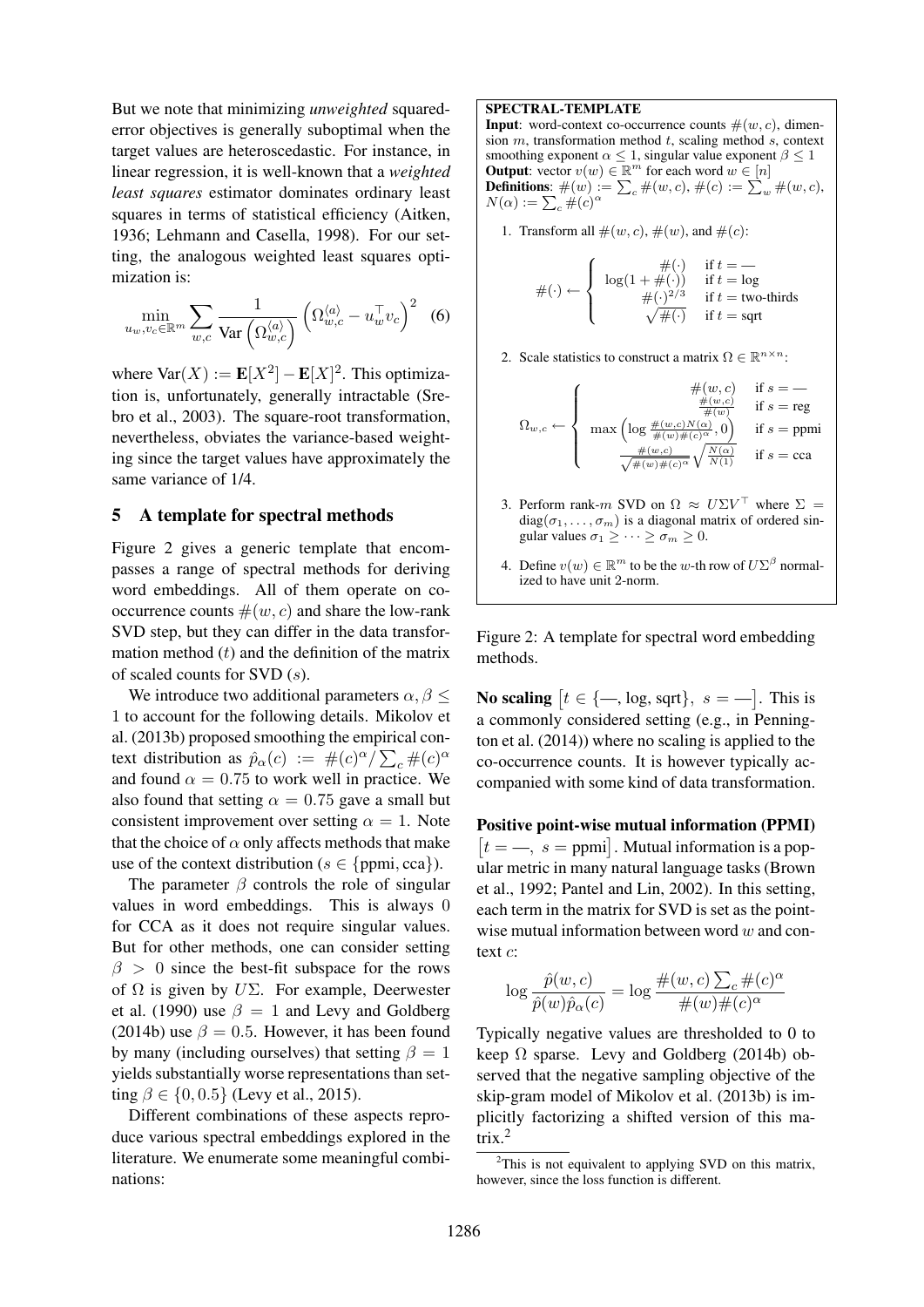**Regression**  $|t \in \{-\text{, sqrt}\}, s = \text{reg}|$ . Another novelty of our work is considering a lowrank approximation of a linear regressor that predicts the context from words. Denoting the word sample matrix by  $X \in \mathbb{R}^{N \times n}$  and the context sample matrix by  $\mathcal{Y} \in \mathbb{R}^{N \times n}$ , we seek  $U^* =$  $\arg \min_{U \in \mathbb{R}^{n \times n}} ||\mathcal{Y} - \mathcal{X}U||^2$  whose closed-from solution is given by:

$$
U^* = (\mathcal{X}^\top \mathcal{X})^{-1} \mathcal{X}^\top \mathcal{Y} \tag{7}
$$

Thus we aim to compute a low-rank approximation of  $U^*$  with SVD. This is inspired by other predictive models in the representation learning literature (Ando and Zhang, 2005; Mikolov et al., 2013a). We consider applying the square-root transformation for the same variance stabilizing effect discussed in Section 4.3.

**CCA**  $[t \in \{-\text{, two-thirds}, \text{sqrt}\}, s = \text{cca}].$ This is the focus of our work. As shown in Theorem 4.1, we can take the element-wise power transformation on counts (such as the power of  $1, 2/3, 1/2$  in this template) while preserving the representational meaning of word embeddings under the Brown model interpretation. If there is no data transformation ( $t = -$ ), then we recover the original spectral algorithm of Stratos et al. (2014).

### 6 Related work

We make a few remarks on related works not already discussed earlier. Dhillon et al. (2011) and (2012) propose novel modifications of CCA (LR-MVL and two-step CCA) to derive word embeddings, but do not establish any explicit connection to learning HMM parameters or justify the squareroot transformation. Pennington et al. (2014) propose a weighted factorization of log-transformed co-occurrence counts, which is generally an intractable problem (Srebro et al., 2003). In contrast, our method requires only efficiently computable matrix decompositions. Finally, word embeddings have also been used as features to improve performance in a variety of supervised tasks such as sequence labeling (Dhillon et al., 2011; Collobert et al., 2011) and dependency parsing (Lei et al., 2014; Chen and Manning, 2014). Here, we focus on understanding word embeddings in the context of a generative word class model, as well as in empirical tasks that directly evaluate the word embeddings themselves.

### 7 Experiments

## 7.1 Word similarity and analogy

We first consider word similarity and analogy tasks for evaluating the quality of word embeddings. Word similarity measures the Spearman's correlation coefficient between the human scores and the embeddings' cosine similarities for word pairs. Word analogy measures the accuracy on syntactic and semantic analogy questions. We refer to Levy and Goldberg (2014a) for a detailed description of these tasks. We use the multiplicative technique of Levy and Goldberg (2014a) for answering analogy questions.

For the choice of corpus, we use a preprocessed English Wikipedia dump (http:// dumps.wikimedia.org/). The corpus contains around 1.4 billion words. We only preserve word types that appear more than 100 times and replace all others with a special symbol, resulting in a vocabulary of size around 188k. We define context words to be 5 words to the left/right for all considered methods.

We use three word similarity datasets each containing 353, 3000, and 2034 word pairs.<sup>3</sup> We report the average similarity score across these datasets under the label AVG-SIM. We use two word analogy datasets that we call SYN (8000 syntactic analogy questions) and MIXED (19544 syntactic and semantic analogy questions).<sup>4</sup>

We implemented the template in Figure 2 in  $C++$ <sup>5</sup>. We compared against the public implementation of WORD2VEC by Mikolov et al. (2013b) and GLOVE by Pennington et al. (2014). These external implementations have numerous hyperparameters that are not part of the core algorithm, such as random subsampling in WORD2VEC and the word-context averaging in GLOVE. We refer to Levy et al. (2015) for a discussion of the effect of these features. In our experiments, we enable all these features with the recommended default settings.

We reserve a half of each dataset (by category)

 $3$ WordSim-353: http://www.cs.technion.ac. il/˜gabr/resources/data/wordsim353/; MEN: http://clic.cimec.unitn.it/˜elia.bruni/ MEN.html; Stanford Rare Word: http://www-nlp.

stanford.edu/~lmthang/morphoNLM/. <sup>4</sup>http://research.microsoft.com/en-us/ um/people/gzweig/Pubs/myz\_naacl13\_ test\_set.tgz; http://www.fit.vutbr.cz/

<sup>˜</sup>imikolov/rnnlm/word-test.v1.txt

<sup>&</sup>lt;sup>5</sup>The code is available at  $https://github.com/$ karlstratos/singular.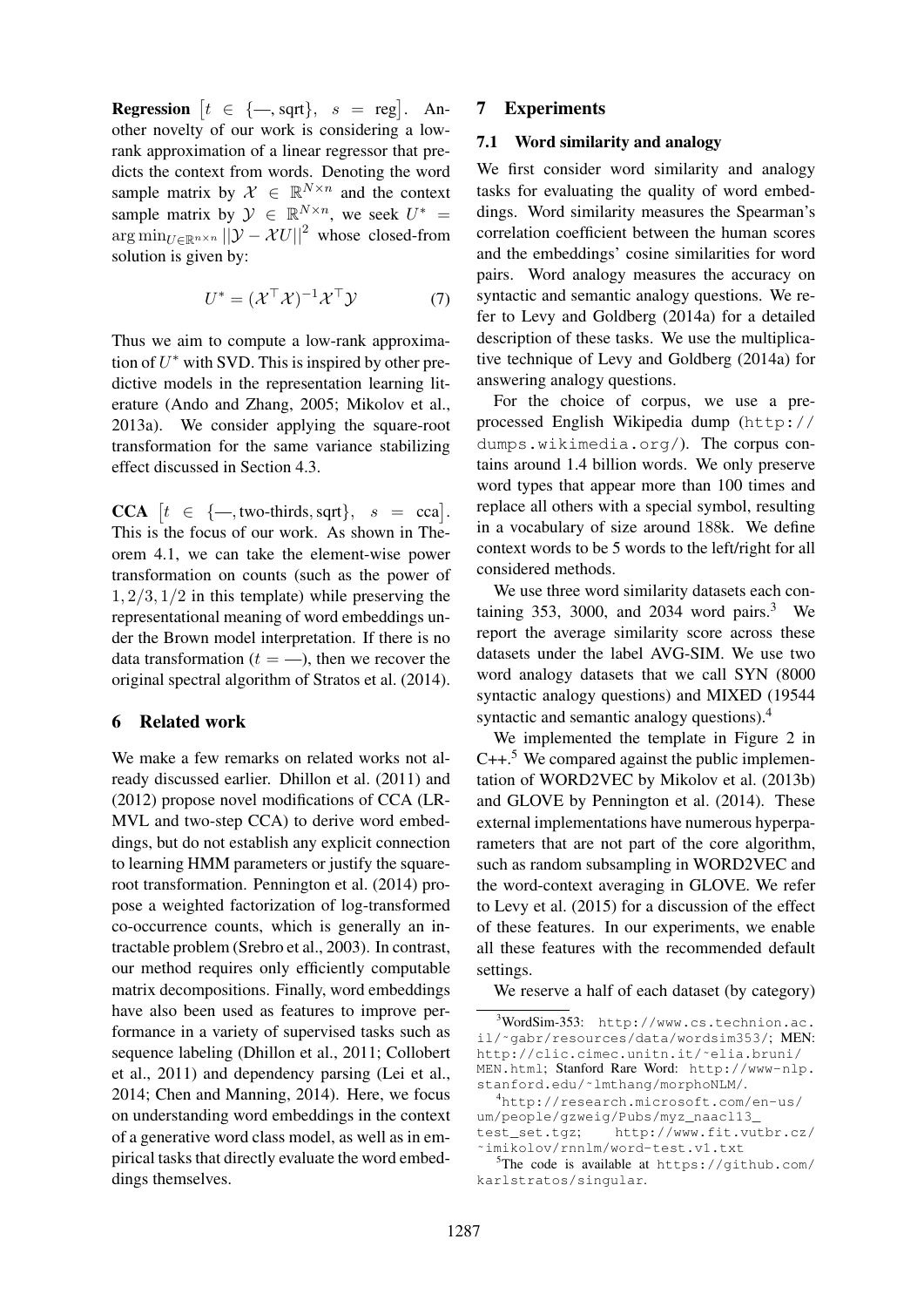| Configuration   |             | 500 dimensions |            |              | 1000 dimensions |            |              |
|-----------------|-------------|----------------|------------|--------------|-----------------|------------|--------------|
| Transform $(t)$ | Scale $(s)$ | <b>AVG-SIM</b> | <b>SYN</b> | <b>MIXED</b> | <b>AVG-SIM</b>  | <b>SYN</b> | <b>MIXED</b> |
|                 |             | 0.514          | 31.58      | 28.39        | 0.522           | 29.84      | 32.15        |
| sqrt            |             | 0.656          | 60.77      | 65.84        | 0.646           | 57.46      | 64.97        |
| log             |             | 0.669          | 59.28      | 66.86        | 0.672           | 55.66      | 68.62        |
|                 | reg         | 0.530          | 29.61      | 36.90        | 0.562           | 32.78      | 37.65        |
| sqrt            | reg         | 0.625          | 63.97      | 67.30        | 0.638           | 65.98      | 70.04        |
|                 | ppmi        | 0.638          | 41.62      | 58.80        | 0.665           | 47.11      | 65.34        |
| sqrt            | cca         | 0.678          | 66.40      | 74.73        | 0.690           | 65.14      | 77.70        |

Table 2: Performance of various spectral methods on the development portion of data.

| Transform $(t)$ | AVG-SIM | <b>SYN</b> | MIXED |  |
|-----------------|---------|------------|-------|--|
|                 | 0.572   | 39.68      | 57.64 |  |
| log             | 0.675   | 55.61      | 69.26 |  |
| two-thirds      | 0.650   | 60.52      | 74.00 |  |
| sqrt            | 0.690   | 65.14      | 77.70 |  |

Table 1: Performance of CCA (1000 dimensions) on the development portion of data with different data transformation methods ( $\alpha = 0.75$ ,  $\beta = 0$ ).

as a held-out portion for development and use the other half for final evaluation.

### 7.1.1 Effect of data transformation for CCA

We first look at the effect of different data transformations on the performance of CCA. Table 1 shows the result on the development portion with 1000-dimensional embeddings. We see that without any transformation, the performance can be quite bad—especially in word analogy. But there is a marked improvement upon transforming the data. Moreover, the square-root transformation gives the best result, improving the accuracy on the two analogy datasets by 25.46% and 20.06% in absolute magnitude. This aligns with the discussion in Section 4.3.

# 7.1.2 Comparison among different spectral embeddings

Next, we look at the performance of various combinations in the template in Figure 2. We smooth the context distribution with  $\alpha = 0.75$  for PPMI and CCA. We use  $\beta = 0.5$  for PPMI (which has a minor improvement over  $\beta = 0$ ) and  $\beta = 0$  for all other methods. We generally find that using  $\beta = 0$  is critical to obtaining good performance for  $s \in \{-$ , reg}.

Table 2 shows the result on the development portion for both 500 and 1000 dimensions. Even

without any scaling, SVD performs reasonably well with the square-root and log transformations. The regression scaling performs very poorly without data transformation, but once the square-root transformation is applied it performs quite well (especially in analogy questions). The PPMI scaling achieves good performance in word similarity but not in word analogy. The CCA scaling, combined with the square-root transformation, gives the best overall performance. In particular, it performs better than all other methods in mixed analogy questions by a significant margin.

# 7.1.3 Comparison with other embedding methods

We compare spectral embedding methods against WORD2VEC and GLOVE on the test portion. We use the following combinations based on their performance on the development portion:

- LOG: log transform, scaling
- REG: sqrt transform, reg scaling
- PPMI: transform, ppmi scaling
- CCA: sqrt transform, cca scaling

For WORD2VEC, there are two model options: continuous bag-of-words (CBOW) and skip-gram (SKIP). Table 3 shows the result for both 500 and 1000 dimensions.

In word similarity, spectral methods generally excel, with CCA consistently performing the best. SKIP is the only external package that performs comparably, with GLOVE and CBOW falling behind. In word analogy, REG and CCA are significantly better than other spectral methods. They are also competitive to GLOVE and CBOW, but SKIP does perform the best among all compared methods on (especially syntactic) analogy questions.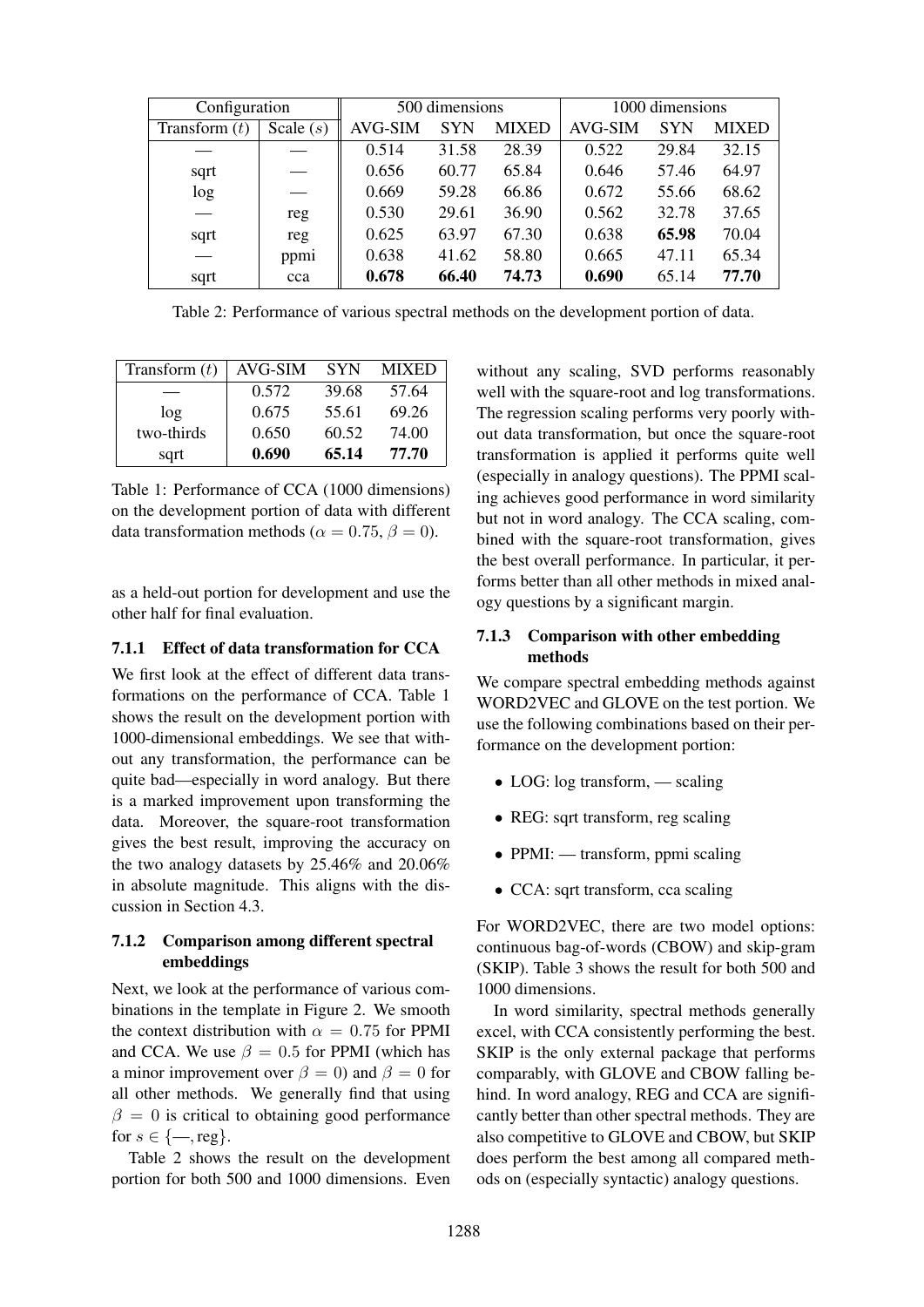| Method        |              | 500 dimensions |            |              | 1000 dimensions |            |              |
|---------------|--------------|----------------|------------|--------------|-----------------|------------|--------------|
|               |              | AVG-SIM        | <b>SYN</b> | <b>MIXED</b> | AVG-SIM         | <b>SYN</b> | <b>MIXED</b> |
| Spectral      | <b>LOG</b>   | 0.652          | 59.52      | 67.27        | 0.635           | 56.53      | 68.67        |
|               | <b>REG</b>   | 0.602          | 65.51      | 67.88        | 0.609           | 66.47      | 70.48        |
|               | <b>PPMI</b>  | 0.628          | 43.81      | 58.38        | 0.637           | 48.99      | 63.82        |
|               | <b>CCA</b>   | 0.655          | 68.38      | 74.17        | 0.650           | 66.08      | 76.38        |
| <b>Others</b> | <b>GLOVE</b> | 0.576          | 68.30      | 78.08        | 0.586           | 67.40      | 78.73        |
|               | <b>CBOW</b>  | 0.597          | 75.79      | 73.60        | 0.509           | 70.97      | 60.12        |
|               | <b>SKIP</b>  | 0.642          | 81.08      | 78.73        | 0.641           | 79.98      | 83.35        |

Table 3: Performance of different word embedding methods on the test portion of data. See the main text for the configuration details of spectral methods.

### 7.2 As features in a supervised task

Finally, we use word embeddings as features in NER and compare the subsequent improvements between various embedding methods. The experimental setting is identical to that of Stratos et al. (2014). We use the Reuters RCV1 corpus which contains 205 million words. With frequency thresholding, we end up with a vocabulary of size around 301k. We derive LOG, REG, PPMI, and CCA embeddings as described in Section 7.1.3, and GLOVE, CBOW, and SKIP embeddings again with the recommended default settings. The number of left/right contexts is 2 for all methods. For comparison, we also derived 1000 Brown clusters (BROWN) on the same vocabulary and used the resulting bit strings as features (Brown et al., 1992).

Table 4 shows the result for both 30 and 50 dimensions. In general, using any of these lexical features provides substantial improvements over the baseline.<sup>6</sup> In particular, the 30-dimensional CCA embeddings improve the F1 score by 2.84 on the development portion and by 4.88 on the test portion. All spectral methods perform competitively with external packages, with CCA and SKIP consistently delivering the biggest improvements on the development portion.

### 8 Conclusion

In this work, we revisited SVD-based methods for inducing word embeddings. We examined a framework provided by CCA and showed that the resulting word embeddings can be viewed as cluster-revealing parameters of a certain model and that this result is robust to data transformation.

| Features     |       | 30 dimensions | 50 dimensions |             |  |
|--------------|-------|---------------|---------------|-------------|--|
|              | Dev   | <b>Test</b>   | Dev           | <b>Test</b> |  |
|              | 90.04 | 84.40         | 90.04         | 84.40       |  |
| <b>BROWN</b> | 92.49 | 88.75         | 92.49         | 88.75       |  |
| <b>LOG</b>   | 92.27 | 88.87         | 92.91         | 89.67       |  |
| <b>REG</b>   | 92.51 | 88.08         | 92.73         | 88.88       |  |
| <b>PPMI</b>  | 92.25 | 89.27         | 92.53         | 89.37       |  |
| <b>CCA</b>   | 92.88 | 89.28         | 92.94         | 89.01       |  |
| <b>GLOVE</b> | 91.49 | 87.16         | 91.58         | 86.80       |  |
| <b>CBOW</b>  | 92.44 | 88.34         | 92.83         | 89.21       |  |
| <b>SKIP</b>  | 92.63 | 88.78         | 93.11         | 89.32       |  |

Table 4: NER F1 scores when word embeddings are added as features to the baseline (—).

Our proposed method gives the best result among spectral methods and is competitive to other popular word embedding techniques.

This work suggests many directions for future work. Past spectral methods that involved CCA without data transformation (e.g., Cohen et al. (2013)) may be revisited with the square-root transformation. Using CCA to induce representations other than word embeddings is another important future work. It would also be interesting to formally investigate the theoretical merits and algorithmic possibility of solving the varianceweighted objective in Eq. (6). Even though the objective is hard to optimize in the worst case, it may be tractable under natural conditions.

### Acknowledgments

We thank Omer Levy, Yoav Goldberg, and David Belanger for helpful discussions. This work was made possible by a research grant from Bloomberg's Knowledge Engineering team.

 $6$ We mention that the well-known dev/test discrepancy in the CoNLL 2003 dataset makes the results on the test portion less reliable.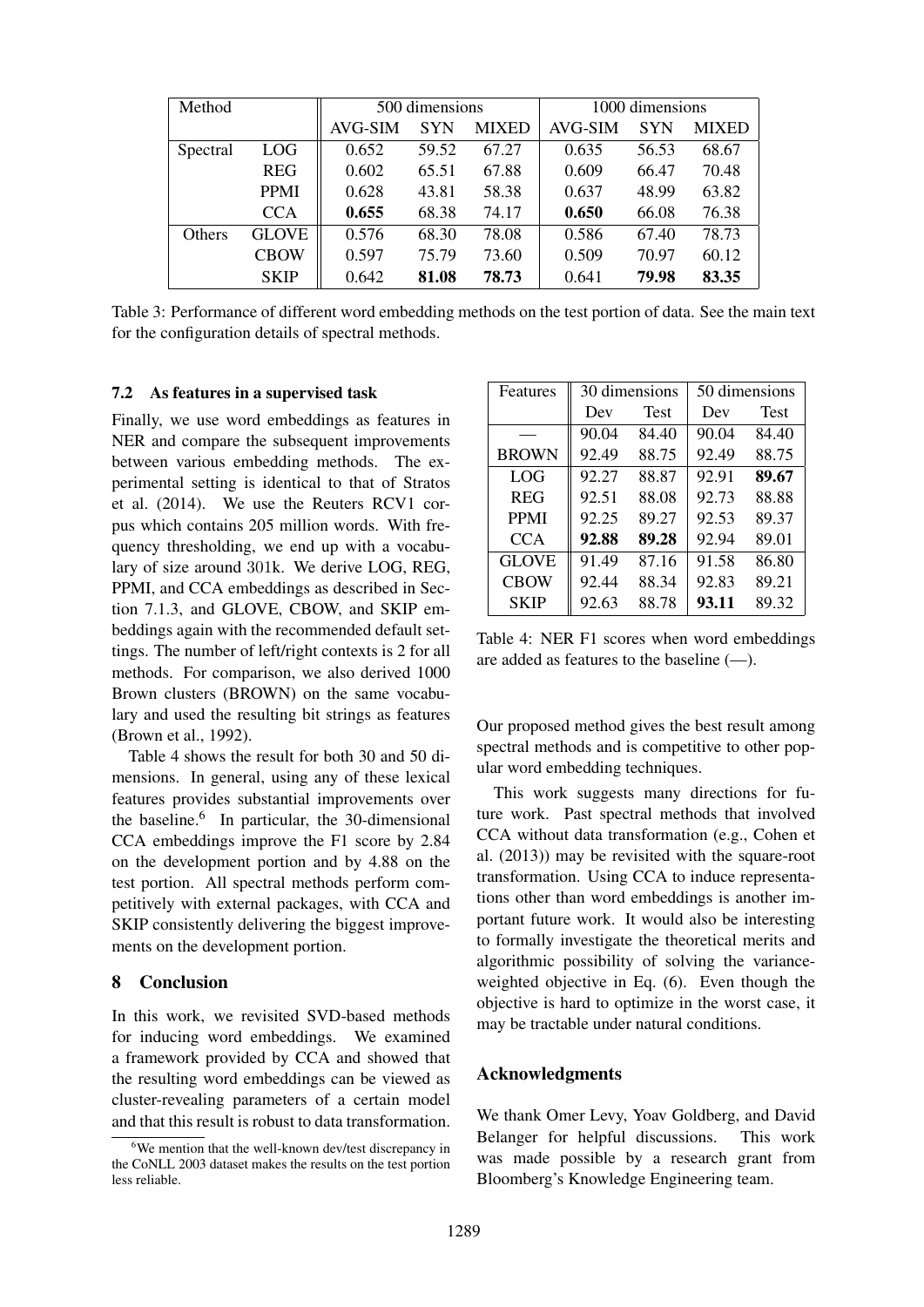#### A Proof of Theorem 4.1

We first define some random variables. Let  $\rho$  be the number of left/right context words to consider in CCA. Let  $(W_1, \ldots, W_N) \in [n]^N$  be a random sequence of words drawn from the Brown model where  $N > 2\rho + 1$ , along with the corresponding sequence of hidden states  $(H_1, \ldots, H_N) \in$  $[m]^N$ . Independently, pick a position  $I \in [\rho +]$  $1, N - \rho$  uniformly at random; pick an integer  $J \in [-\rho, \rho] \setminus \{0\}$  uniformly at random. Define  $B \in \mathbb{R}^{n \times n}$ ,  $u, v \in \mathbb{R}^n$ ,  $\tilde{\pi} \in \mathbb{R}^m$ , and  $\tilde{T} \in \mathbb{R}^{m \times m}$ as follows:

$$
B_{w,c} := P(W_I = w, W_{I+J} = c) \quad \forall w, c \in [n]
$$
  
\n
$$
u_w := P(W_I = w) \qquad \forall w \in [n]
$$
  
\n
$$
v_c := P(W_{I+J} = c) \qquad \forall c \in [n]
$$
  
\n
$$
\tilde{\pi}_h := P(H_I = h) \qquad \forall h \in [m]
$$
  
\n
$$
\tilde{T}_{h',h} := P(H_{I+J} = h'|H_I = h) \quad \forall h, h' \in [m]
$$

First, we show that  $\Omega^{\langle a \rangle}$  has a particular structure under the Brown assumption. For the choice of positive vector  $s \in \mathbb{R}^m$  in the theorem, we define  $s_h := \left(\sum_w o(w|h)^a\right)^{-1/2}$  for all  $h \in [m]$ .

**Lemma A.1.**  $\Omega^{\langle a \rangle} = A\Theta^{\top}$  where  $\Theta \in \mathbb{R}^{n \times m}$  has *rank m and*  $A \in \mathbb{R}^{n \times m}$  *is defined as:* 

$$
A := diag(O\tilde{\pi})^{-a/2} O^{\langle a \rangle} diag(\tilde{\pi})^{a/2} diag(s)
$$

*Proof.* Let  $\tilde{O}$  :=  $\tilde{OT}$ . It can be algebraically verified that  $B = O \text{diag}(\tilde{\pi}) \tilde{O}^\top$ ,  $u = O\tilde{\pi}$ , and  $v = \tilde{O}\tilde{\pi}$ . By Assumption 4.1, each entry of  $B^{\langle a \rangle}$ has the form

$$
B_{w,c}^{\langle a \rangle} = \left( \sum_{h \in [m]} O_{w,h} \times \tilde{\pi}_h \times \tilde{O}_{c,h} \right)^a
$$
  
= 
$$
\left( O_{w,\mathcal{H}(w)} \times \tilde{\pi}_{\mathcal{H}(w)} \times \tilde{O}_{c,\mathcal{H}(w)} \right)^a
$$
  
= 
$$
O_{w,\mathcal{H}(w)}^a \times \tilde{\pi}_{\mathcal{H}(w)}^a \times \tilde{O}_{c,\mathcal{H}(w)}^a
$$
  
= 
$$
\sum_{h \in [m]} O_{w,h}^a \times \tilde{\pi}_h^a \times \tilde{O}_{c,h}^a
$$

Thus  $B^{\langle a \rangle} = O^{\langle a \rangle} \text{diag}(\tilde{\pi})^a (\tilde{O}^{\langle a \rangle})^\top$ . Therefore,

$$
\Omega^{\langle a \rangle} = \left(\text{diag}(u)^{-1/2} B \text{diag}(v)^{-1/2}\right)^{\langle a \rangle}
$$
  
= diag(u)^{-a/2} B^{\langle a \rangle} diag(v)^{-a/2}  
= diag(O\tilde{\pi})^{-a/2} O^{\langle a \rangle} diag(\tilde{\pi})^{a/2} diag(s)  
diag(s)^{-1} diag(\tilde{\pi})^{a/2} (\tilde{O}^{\langle a \rangle})^{\top} diag(\tilde{O}\tilde{\pi})^{-a/2}

This gives the desired result.

Next, we show that the left component of  $\Omega^{(a)}$ is in fact the emission matrix  $O$  up to (nonzero) scaling and is furthermore orthonormal.

Lemma A.2. *The matrix* A *in Lemma A.1 has the* expression  $A = O^{(a/2)}$ *diag(s)* and has orthonor*mal columns.*

*Proof.* By Assumption 4.1, each entry of A is simplified as follows:

$$
A_{w,h} = \frac{o(w|h)^a \times \tilde{\pi}_h^{a/2} \times s_h}{o(w|\mathcal{H}(w))^{a/2} \times \tilde{\pi}_{\mathcal{H}(w)}^{a/2}}
$$

$$
= o(w|h)^{a/2} \times s_h
$$

This proves the first part of the lemma. Note that:

$$
[A^{\top}A]_{h,h'} = \begin{cases} s_h^2 \times \sum_w o(w|h)^a & \text{if } h = h' \\ 0 & \text{otherwise} \end{cases}
$$

Thus our choice of s gives  $A^{\top}A = \mathcal{I}_{m \times m}$ .  $\Box$ 

*Proof of Theorem 4.1.* With Lemma A.1 and A.2, the proof is similar to the proof of Theorem 5.1 in Stratos et al. (2014).  $\Box$ 

#### References

- Alexander C Aitken. 1936. On least squares and linear combination of observations. *Proceedings of the Royal Society of Edinburgh*, 55:42–48.
- Rie Kubota Ando and Tong Zhang. 2005. A framework for learning predictive structures from multiple tasks and unlabeled data. *The Journal of Machine Learning Research*, 6:1817–1853.
- Francis J Anscombe. 1948. The transformation of poisson, binomial and negative-binomial data. *Biometrika*, pages 246–254.
- MSo Bartlett. 1936. The square root transformation in analysis of variance. *Supplement to the Journal of the Royal Statistical Society*, pages 68–78.
- Peter F Brown, Peter V Desouza, Robert L Mercer, Vincent J Della Pietra, and Jenifer C Lai. 1992. Class-based n-gram models of natural language. *Computational Linguistics*, 18(4):467–479.
- Danqi Chen and Christopher D Manning. 2014. A fast and accurate dependency parser using neural networks. In *Proceedings of the Empirical Methods in Natural Language Processing*, pages 740–750.
- Shay B Cohen, Karl Stratos, Michael Collins, Dean P Foster, and Lyle H Ungar. 2013. Experiments with spectral learning of latent-variable pcfgs. In *Proceedings of the North American Chapter of the Association of Computational Linguistics*, pages 148– 157.

 $\Box$